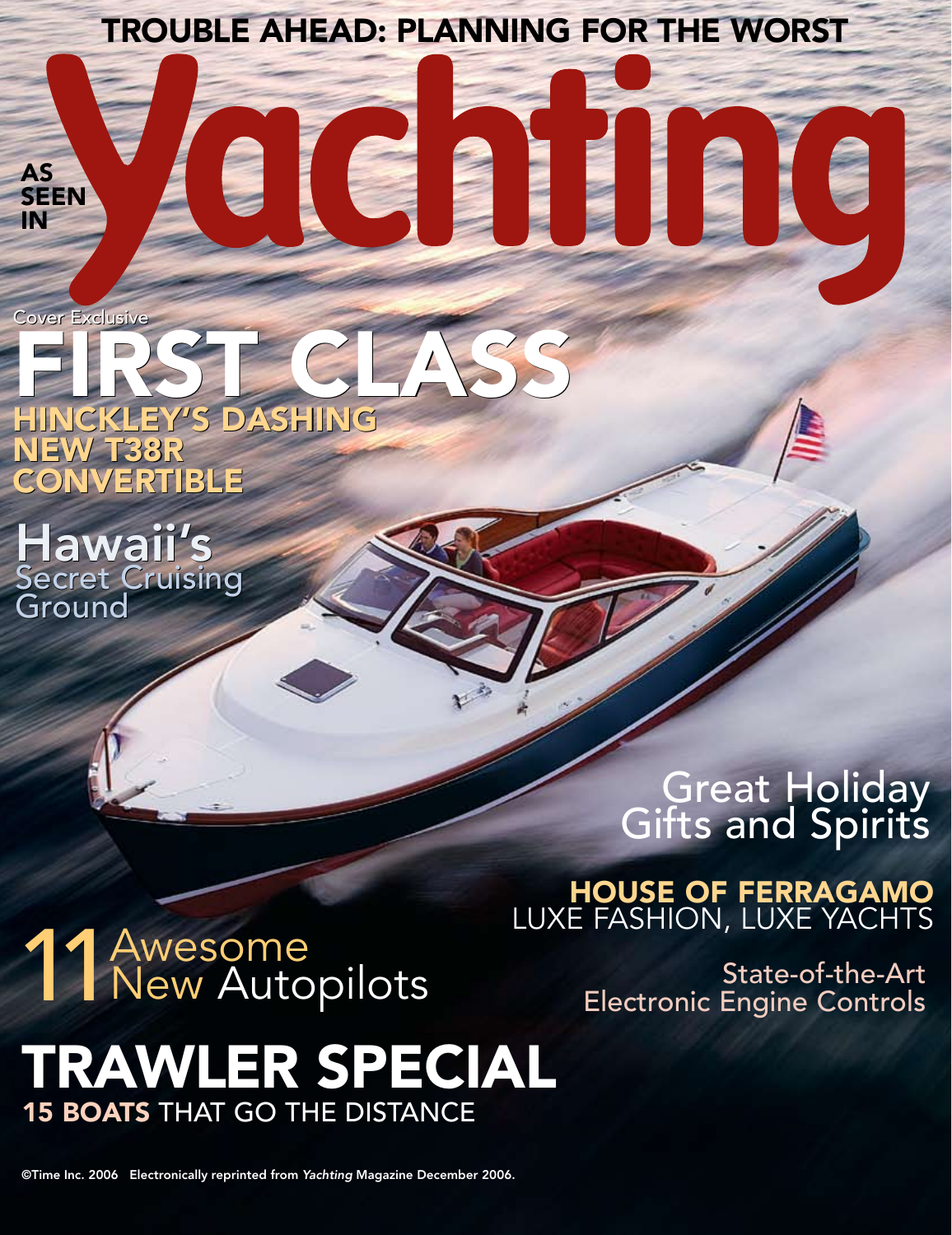# First Class

Hinckley deals its T38R Convertible an unbeatable hand of beauty and innovation

By Dennis Caprio Photography by Onne van der Wal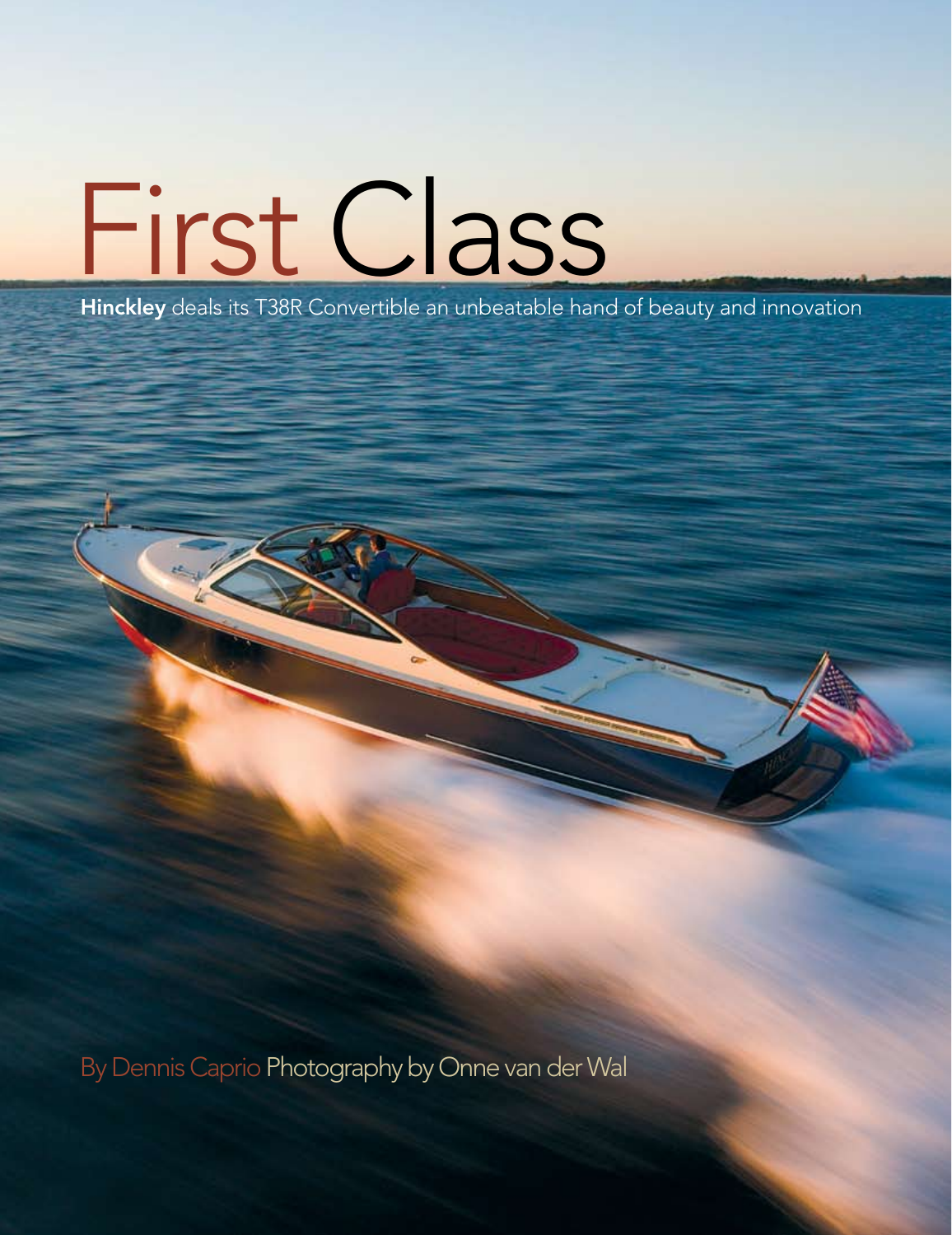

#### The Hinckley T38R Convertible carves the surface of the water with streamlined grace and precision. Although the T38R takes to the water as if calved in some hidden sea by a pod of Orcas,

it has a definite swagger, almost like that of a gunslinger. Maybe not John Wayne, maybe more Antonio Banderas in *Desperado* speaking softly and carrying a big stick, and making all the women sigh and swoon with longing.

Let's just say this stylish runabout has soul—and it should stir yours. I can attest to this boat's simple presence at the dock, snuggled up against fenders, drawing a crowd at the marina. And before you raise or lower the hydraulically operated convertible top—yes, just like you would in a sports car—you might want to have your public relations person with you to answer questions.

Collaboration between Hinckley and the Setzer Design Group produced this lovely runabout, which seems destined to nestle beside some superyacht mothership when she's not exploring her owner's favorite private beaches. Indeed, Ward Setzer and his team made their reputation designing big boats and megayachts and have only during the past couple of years branched into relatively small boats. The T38R is Setzer's first for Hinckley.

Such collaborations are rarely easy, and in this case Setzer had a tough act to follow—Bruce King and the line of Talaria models he drew. First and foremost in designing the T38R, Setzer had to retain the identity of the earlier models in the current Talaria line,

which began life with the Picnic Boat, while at the same time drawing a unique boat of his own. King had played with the basic style of New England's working lobster boats and hard-fished bass boats, finally massaging the basics into a softer, more elegant style than displayed by the originals. That's why to refer to any of the Talaria models from King's office as a lobster boat is to do it a serious injustice.

With this as a background, the T38R comes into focus. Her closest kin is King's T29R and like that boat, the T38R is all about curves, shadows, highlights and reflections. The bow of the T38R stands proud, and the sheerline sweeps gently aft, becoming nearly parallel to the waterline at the afterdeck. A teak caprail and the chine rising from the static waterline in the forward third of the hull disguise the height of the topsides as we look at the boat's profile. Move forward or aft to catch a three-quarter view, and you'll see a completely different boat. Tumblehome at the stern and the exquisite plunge of the cockpit coaming recall the lines that Carlo Riva made famous in the late 1950 and early 1960s on his mahogany runabouts.

From the after quarter, the T38R seems smaller than she is. If we move forward of abeam, we see another aspect of her personality.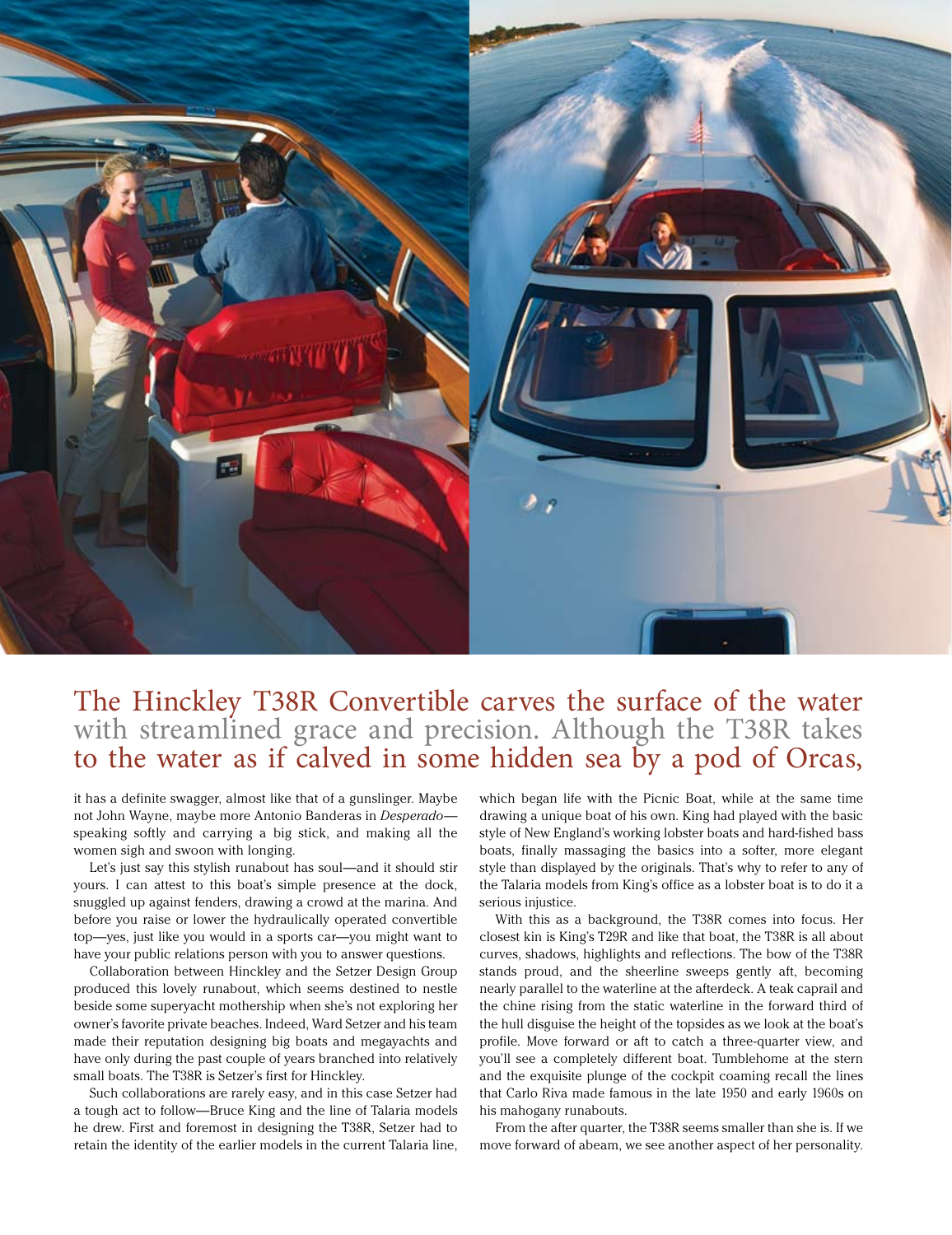Her dramatic flare and spoon bow show her aggressive side, one that hints at speed and seaworthiness. Her artfully curved windshield and side windows make us think about the fine sports cars we've seen and loved over the years.

She's not devoid of compromise, though. In order to make the interior truly usable, the design team had to add a trunk cabin forward of the windshield. This provides enough headroom below to accommodate all but the tallest persons—a good thing—but the structure intrudes ever so slightly on the T38R's beautiful profile. Never mind, she remains one of the loveliest boats of her type ever to hit the water, and the design team should be proud of their accomplishment. Pulling together all of these elements into such a harmonious whole demanded artistic sensitivity and an open mind. Bravo!

If any single element distinguishes the T38R from all of the open boats of this size, her convertible top gets the nod. Skeptics may be tempted to dismiss it as a gimmick, but they'd be mistaken. This hydraulically operated fabric-over-frame top is a big idea whose time has arrived, and after you see it operate, you'll wonder why someone didn't attempt it years ago. Retracted, the top hides in a snug cavern abaft the cockpit. When you want shelter from the sun or rain, you open two small fiberglass panels on each side of the cockpit at about amidships. Next, push a button on the dashboard. The fiberglass hatch lifts on hydraulic pistons and the top begins its deliberate arc toward the windshield.

I was too captivated to have timed the sequence, but I'll wager the entire process—from lifting the four panels to latching the top to the windshield—takes less than a minute. What's more, the pins and locking devices hit their marks dead center atop the windshield. Turning a couple of handles locks the top into place, exactly as it does on your Maserati. A variety of sensors in strategic locations shut down the process if someone places a hand in dangerous proximity to the mechanism or the operator pushes the button out of sequence. When the top is up and secured, the gleaming stainless steel framework likely will dominate the conversation until everyone gets used to its intricacy and high quality. Side curtains zip into place and snap to the superstructure to cope with crosswinds and rain. Another curtain zips onto the back of the top to completely enclose the cockpit. During sweltering summer thundershowers, the optional air-conditioning piped into the cockpit should keep everyone cool and dry.

So, open the champagne and relax until the front passes, because "dayboat extraordinaire" sums up the T38R's purpose in life. The cockpit holds 10 adults without crowding. The red leather upholstery, treated for water-resistance, glowed in the misty bright overcast day of my sea trial. The color perfectly suits the boat, but conservative buyers may want something darker, or maybe neutral. Hinckley gladly will accommodate their wishes. Buyers also may specify the optional sink and icemaker abaft the companion seat, which shortens the portside lounge.

As I clambered aboard the T38R from the float, I cringed at having to step on the upholstery. I failed to notice the boarding step beneath the cushion in the corner. Hinckley has provided a boarding step at each turn of the U-shape seating back aft. Removable cushions cover the steps to complete the seating package, though I like the look of the cockpit when the steps are exposed.

A recessed sunpad over the engineroom back aft has space for two sun worshippers, who may bake in safety,

because the motion back there is minimal and the recess quite deep. The pad on the port side folds along the center to pro-



vide a passageway between the swim platform and the cockpit. The entire area lifts hydraulically to reveal a relatively roomy engineroom/machinery space. Easy access to the engines ought to encourage owners to make routine daily checks.

Hinckley and Setzer devoted about two thirds of the T38R's LOA to outdoor space, as befits a dayboat, yet only compromised the cabin a little. If you accept the boat's premise, the cabin

a little wine, my dear? (left) Owner and mate may cozy in for an evening of movies on the TV. Note the glass-panel doors in the galley.

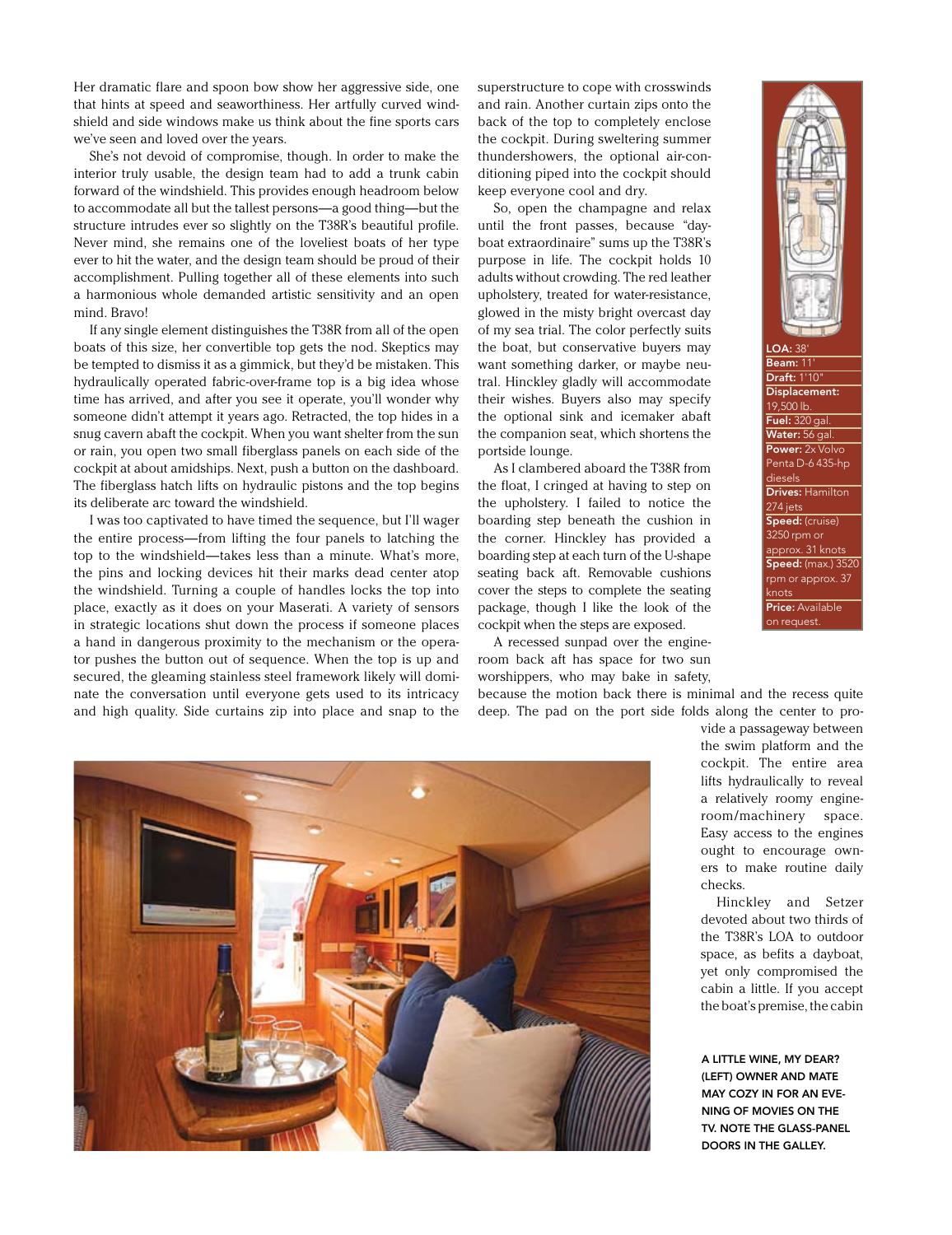is close to perfect for a loving couple to spend a night or weekend. Descending the companionway leads you into a satin-finished cherry delight of raised-panel doors on the lockers, ceilings outboard of the V-shape settee, glass-panel doors over the galley and louvered doors on the lockers in the head. The ambiance recalls that of Setzer's big boats. The settee dominates the accommodations, and at first glance seems too short to be used as a berth; removing two cushions at the narrow end of the "V" lengthens each leg of the settee and, voila, you have a pair of full-size singles. A small table of glossily varnished teak fills the wide end of the "V" and turns the area into a cozy spot for dinner a deux.

Although I would have been content to spend an hour or two chatting about boats and the marine industry with Hinckley's Ed Roberts, time was short and we had a mission—to see if the T38R's performance matched her good looks. Roberts fired up the Volvo Penta D-6 diesels and let them murmur to themselves for a few minutes while we prepared to cast off. These electronically controlled common-rail engines are remarkably smooth and quiet, announcing their presence in much the same way that the 6.3-liter V-8 in the Mercedes CLK63 AMG Cabriolet speaks to its driver. "Yes, we're powerful, but no need to make a fuss about it."

JetStick in hand, Roberts eased the boat out of her slip and headed her toward the mouth of the harbor. In docking mode, the JetStick gives the helmsman uncannily intuitive control over 18,000 pounds of boat and a combined total of 870 horsepower. A twist here and a nudge there orchestrate thrust from the Hamilton Jets



The TR38R felt at one with the water, slicing across the surface like a sport boat